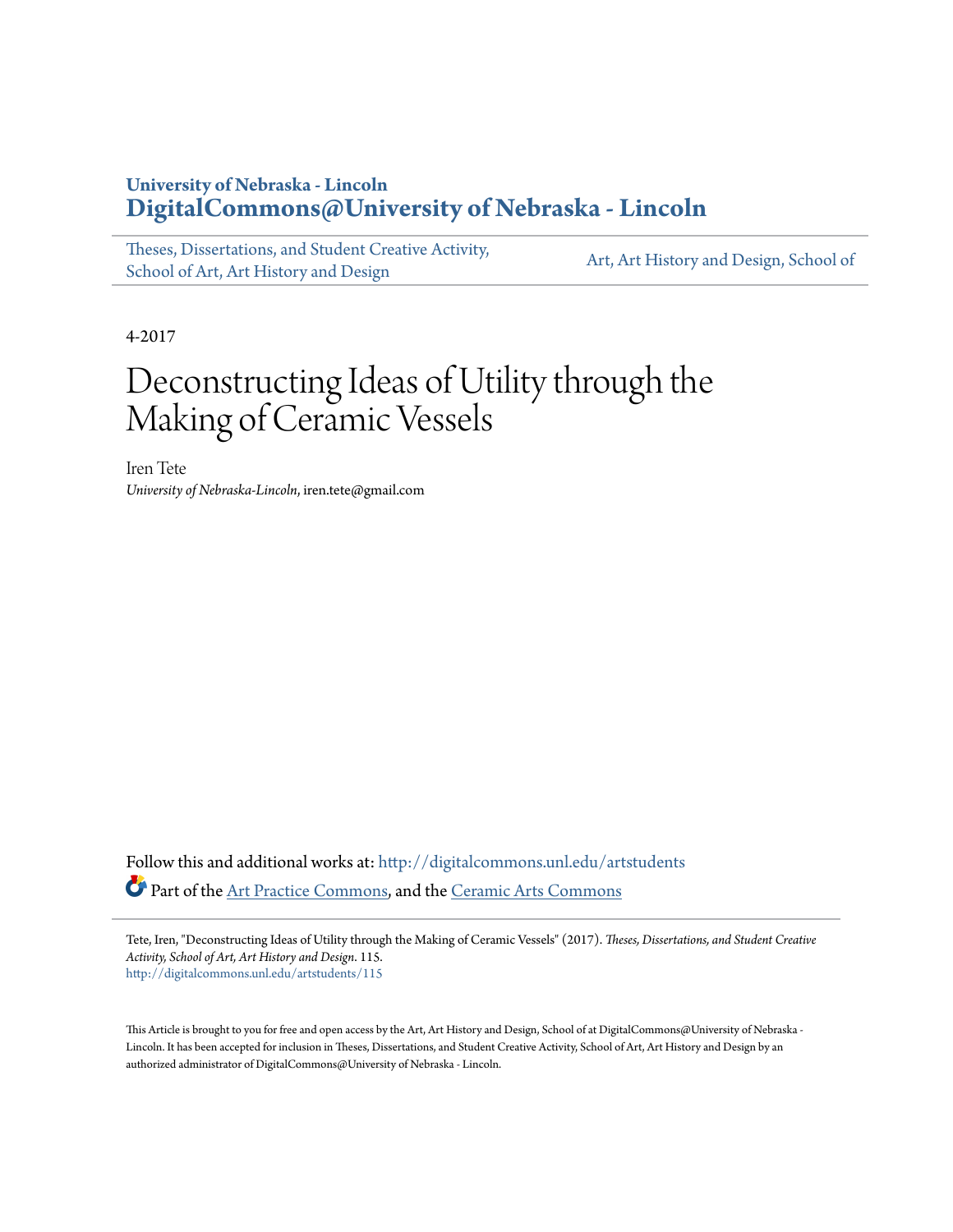Iren Tete Artist Statement

My work is a translation of memories, experiences, and languages into shapes, colors, and symbols. The fragmented relationship with my cultural identity is easier to deconstruct when paired down to an exploration of process, form, and color. Ideas of containment, strength, and beauty are translated into line, form, and color. A color palette that is predominantly white and black represents my cultural dichotomy. Addressing a perpetual, yet elusive, quest for balance, these colors coexist within forms but are never seamlessly integrated.

I address dichotomies directly through process. Through pinching, coiling, slab-building, and wheelthrowing I vacillate between the need for structure and the desire to capture a playful spontaneity. Strong visual cues - patterns, repetition of forms, contrasting colors - reconcile these desires and establish a visual coherence. Pinch marks create a visual rhythm, imbuing the forms with a casual relaxation. Precise geometric forms serve as a study of not only visual, but also structural, typologies. A vocabulary of architectural forms is implemented to represent strength, fortitude, and time.

Form and shape exploration facilitate my personal visual language development. This language which utilizes simplified shapes is composed to exhibit a visual tension, or playful awkwardness, that translates into a sensory experience, both visually and tactilely. Personal and formal fragmentation are addressed not only through visual cues but also through the idea of containment that unites the work. The idea of containment serves as anchor - visual, emotional, cultural.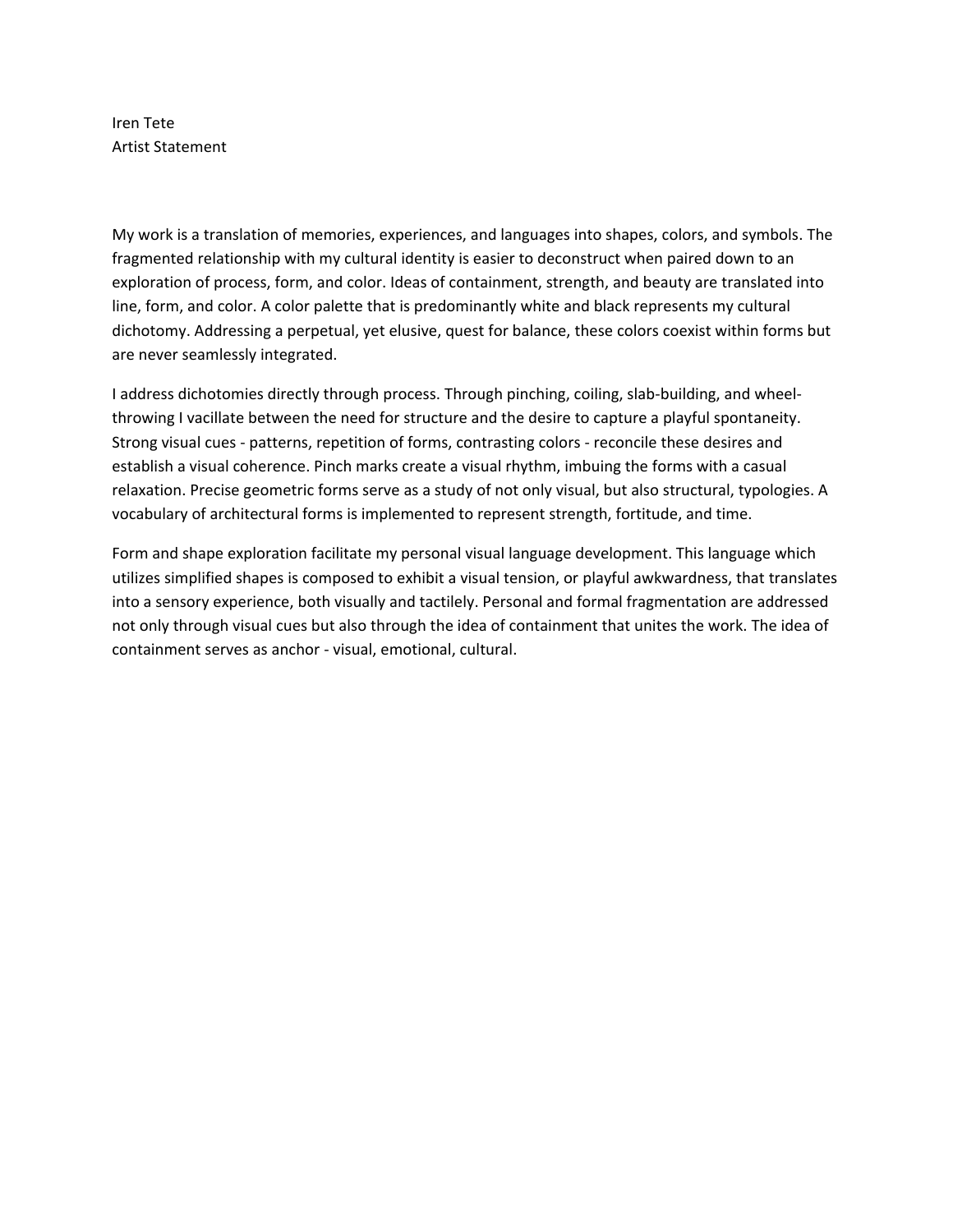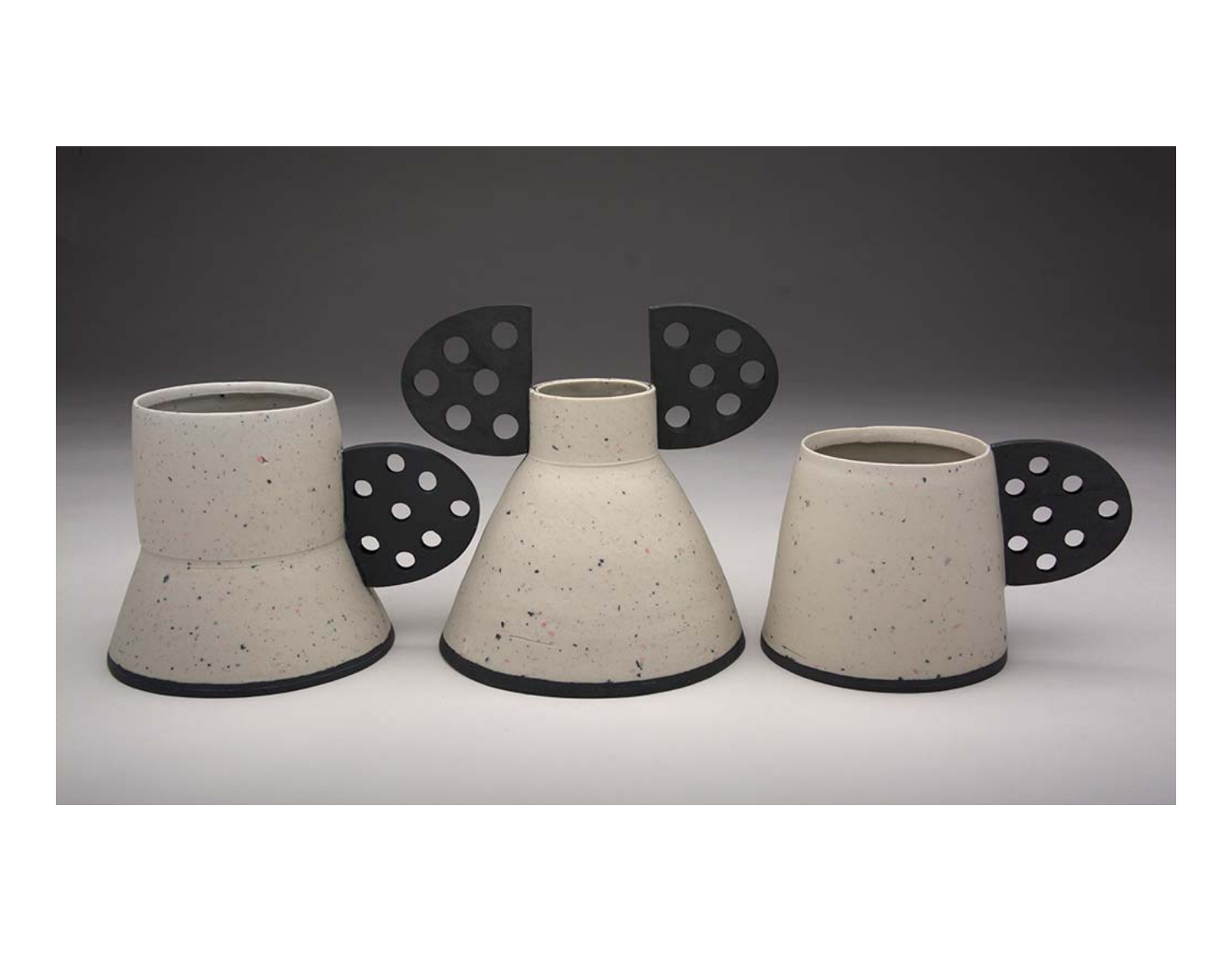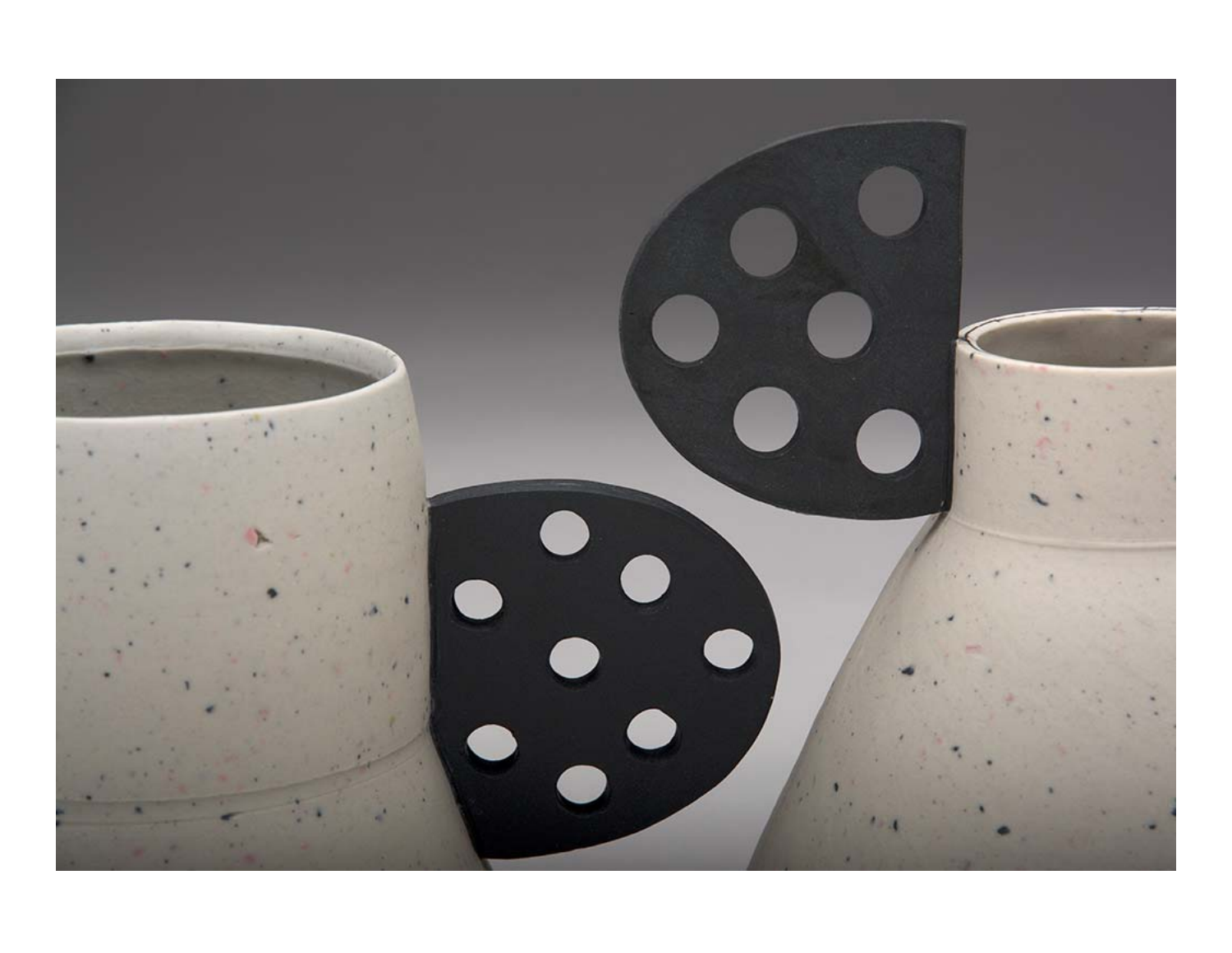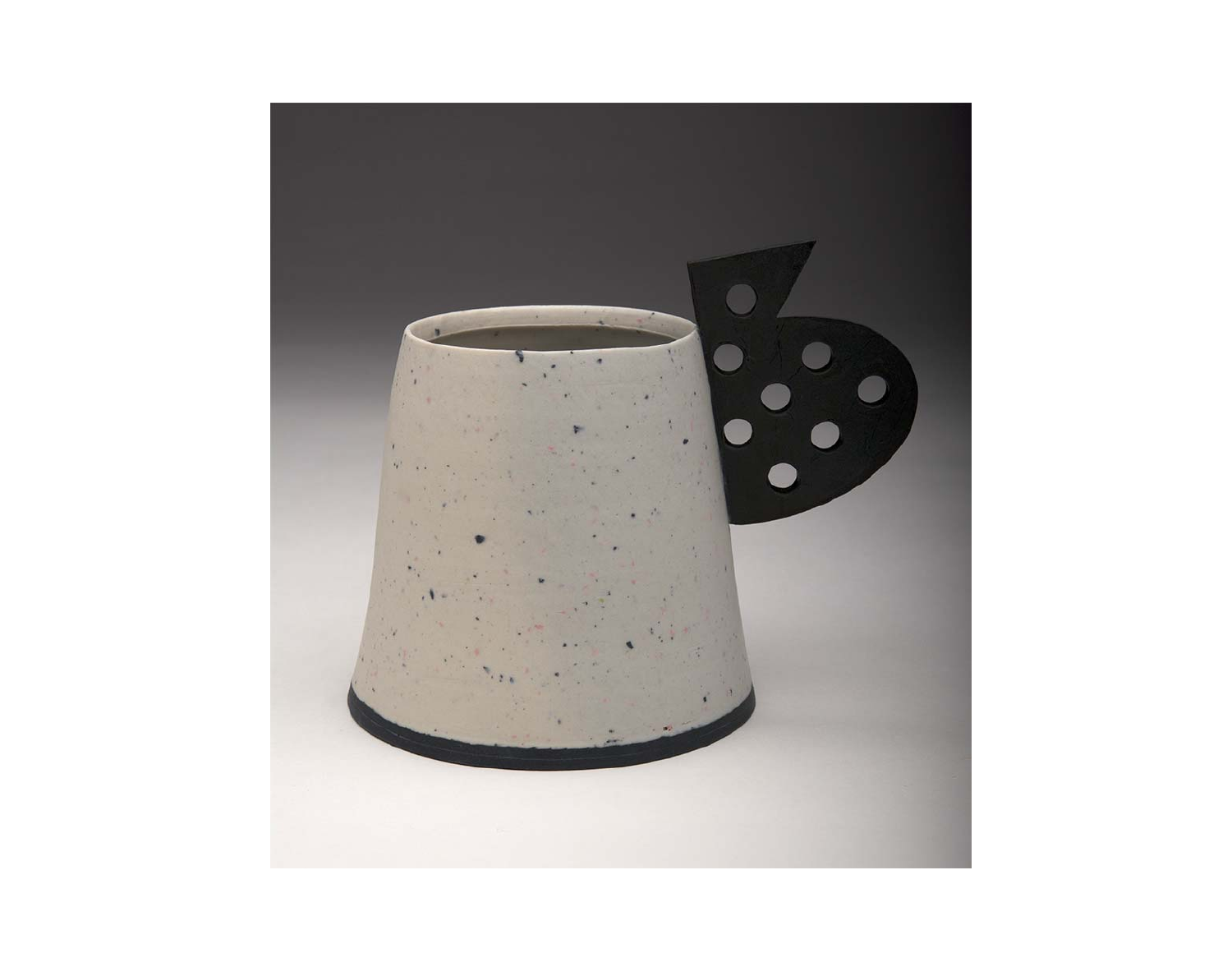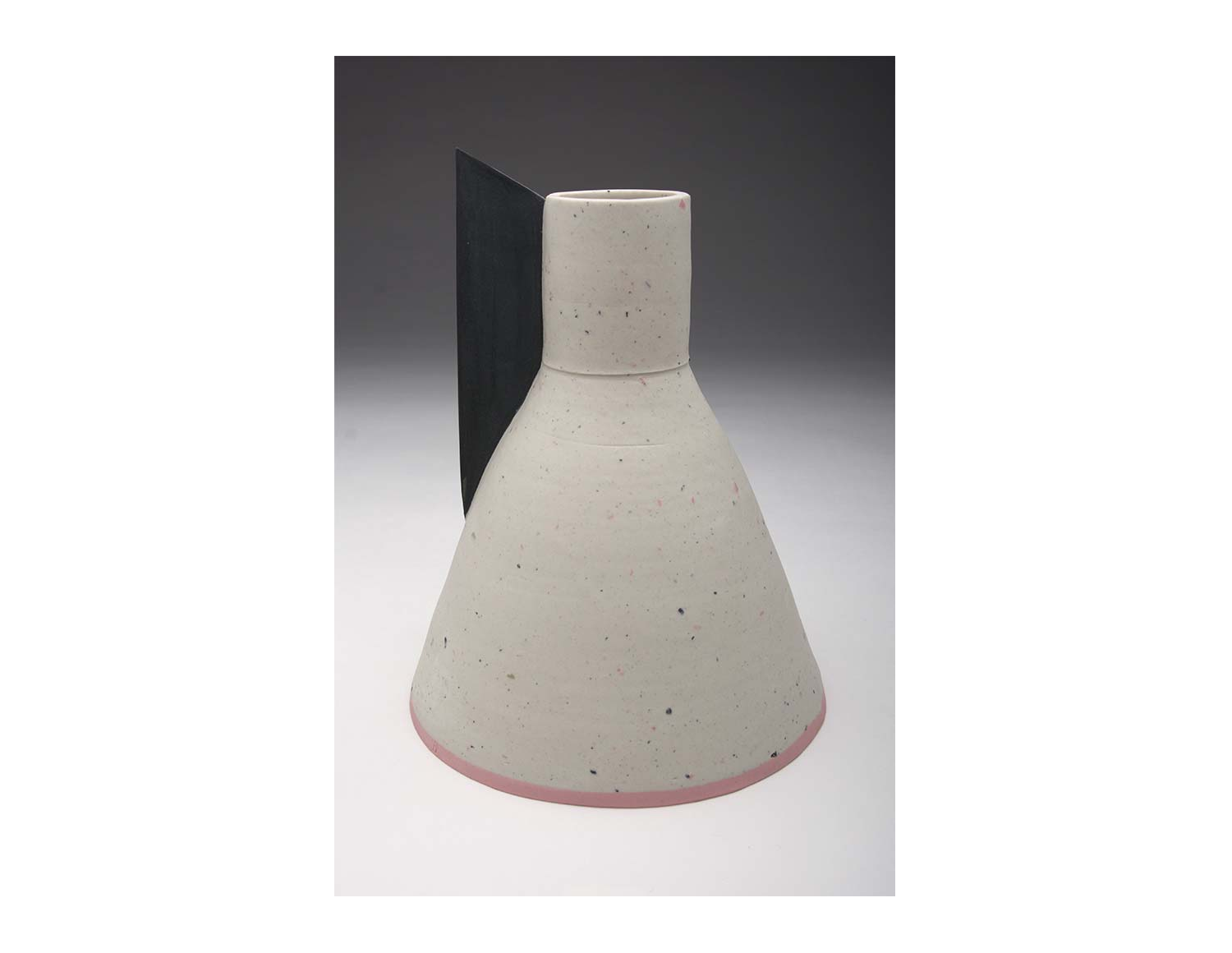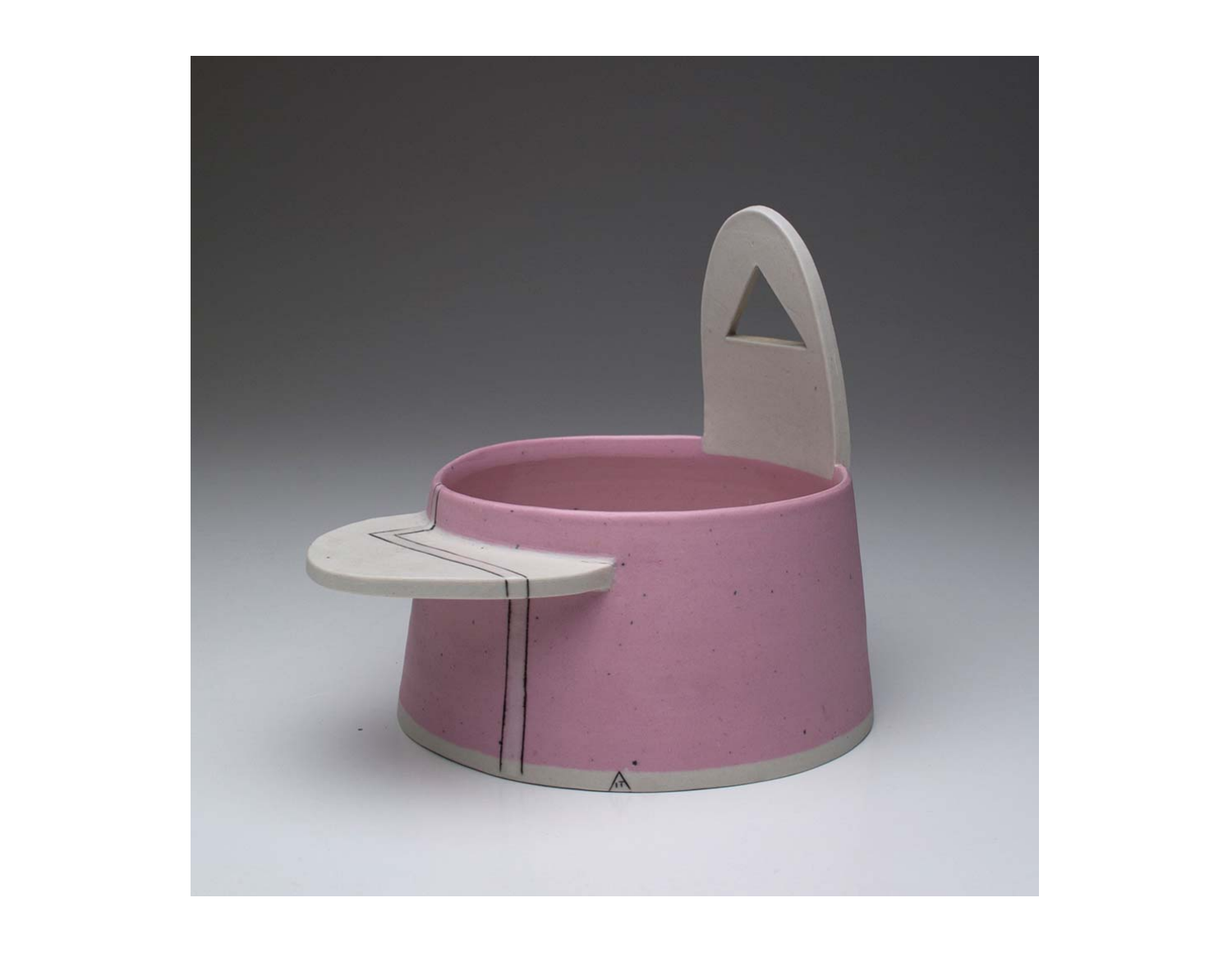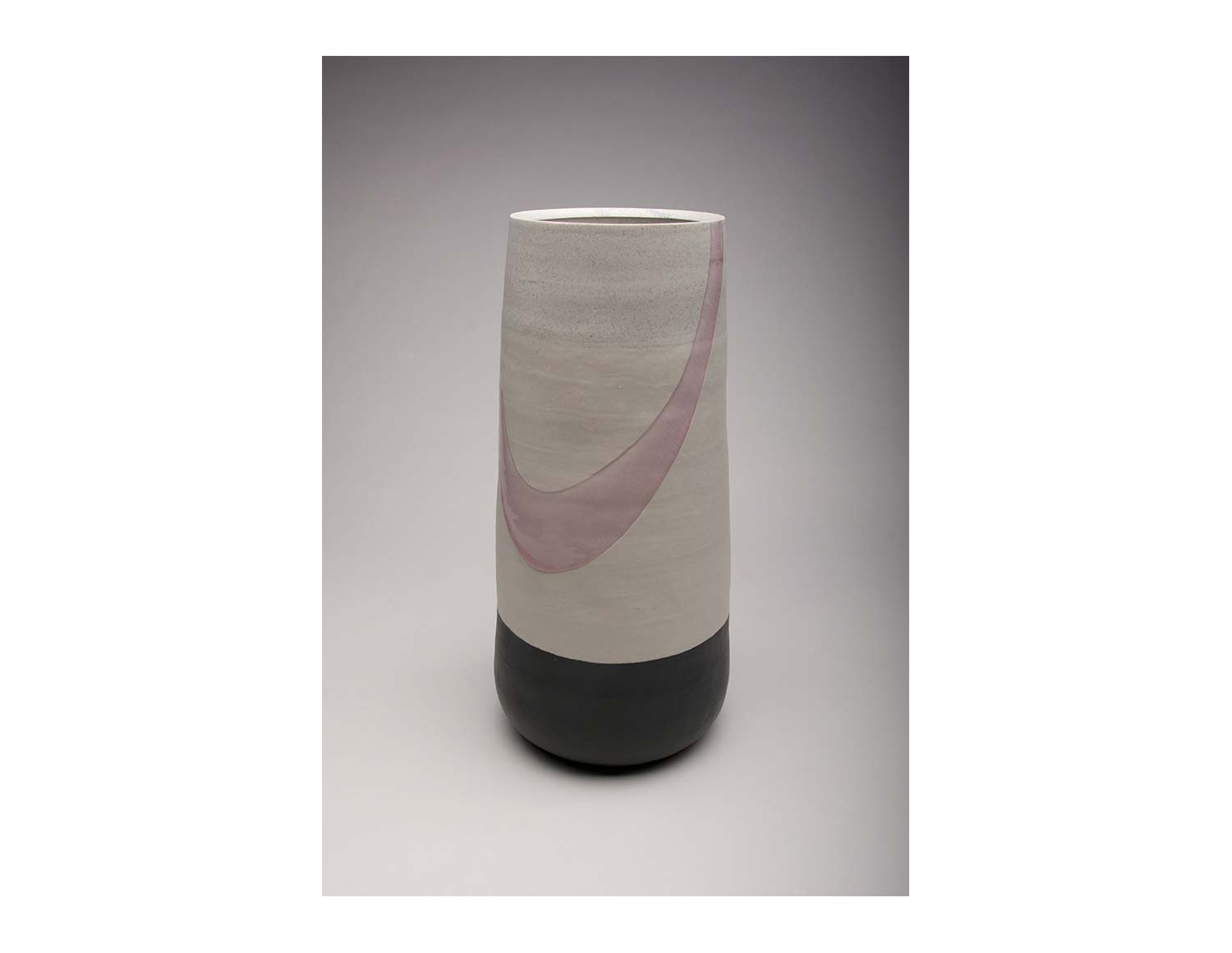